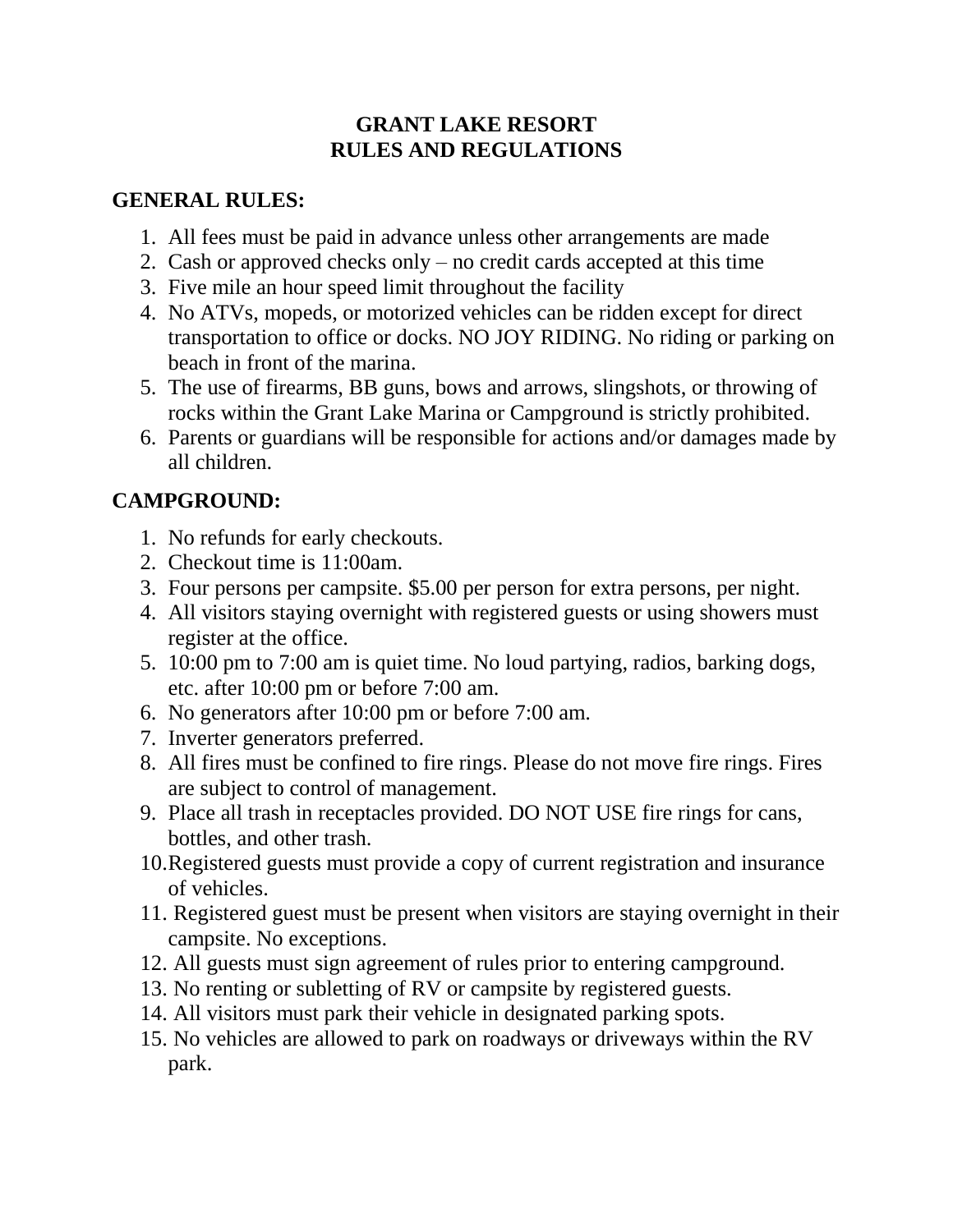- 16. All vehicles including bikes are subject to 5 mph speed limit in all of Grant Lake Resort property. No riding or driving off roadways.
- 17. All vehicles and tents must be placed inside of the designated camp site.
- 18. No utility trailers will be stored in campsites.
- 19. Tents will be permitted in campsites only when being occupied by guests.
- 20. Registered guests will be responsible for their visitors.
- 21. No dog walking in storage areas.
- 22. No moving of any rocks.
- 23. We reserve the right to change your assigned campsite as necessary.
- 24. Dumpsters are for campground guests only. Please do not use dumpsters for your household trash, camp trash only.
- 25. RVs must be self-contained and solar friendly.

### **PETS:**

- 1. All pets must be on a leash.
- 2. Clean up after your pets and deposit in trash bins.
- 3. Do not leave pets in campsite to bark and annoy other guests.
- 4. Do not bathe pets in showers or restroom sinks.
- 5. \$1 fee per day per pet, plus tax and Mono County TOT.

### **RESTROOMS AND SHOWERS:**

- 1. Showers are for registered guests only.
- 2. Others may obtain a permit and tokens from the office for a fee.
- 3. Keep the doors closed at all times
- 4. Do not leave litter in restrooms & showers.

## **FISH CLEANING:**

- 1. Facility is for registered campground guests, dock users, and rental boat guests of Grant Lake Marina/Campground only.
- 2. All fish remains are to be wrapped in paper and placed in trash bins.
- 3. Please wash out the sink and leave the area clean.
- 4. Do not feed any parts of fish to seagulls.

## **DOCKS AND BOATS:**

- 1. No fishing from docks or from boats moored at docks.
- 2. Boats must remain on assigned docks unless a change is approved by management.
- 3. For safety reasons, boats are not to be chained or locked to docks.
- 4. All owners are responsible for the safety and damage of their boats during any kind of rough and stormy weather.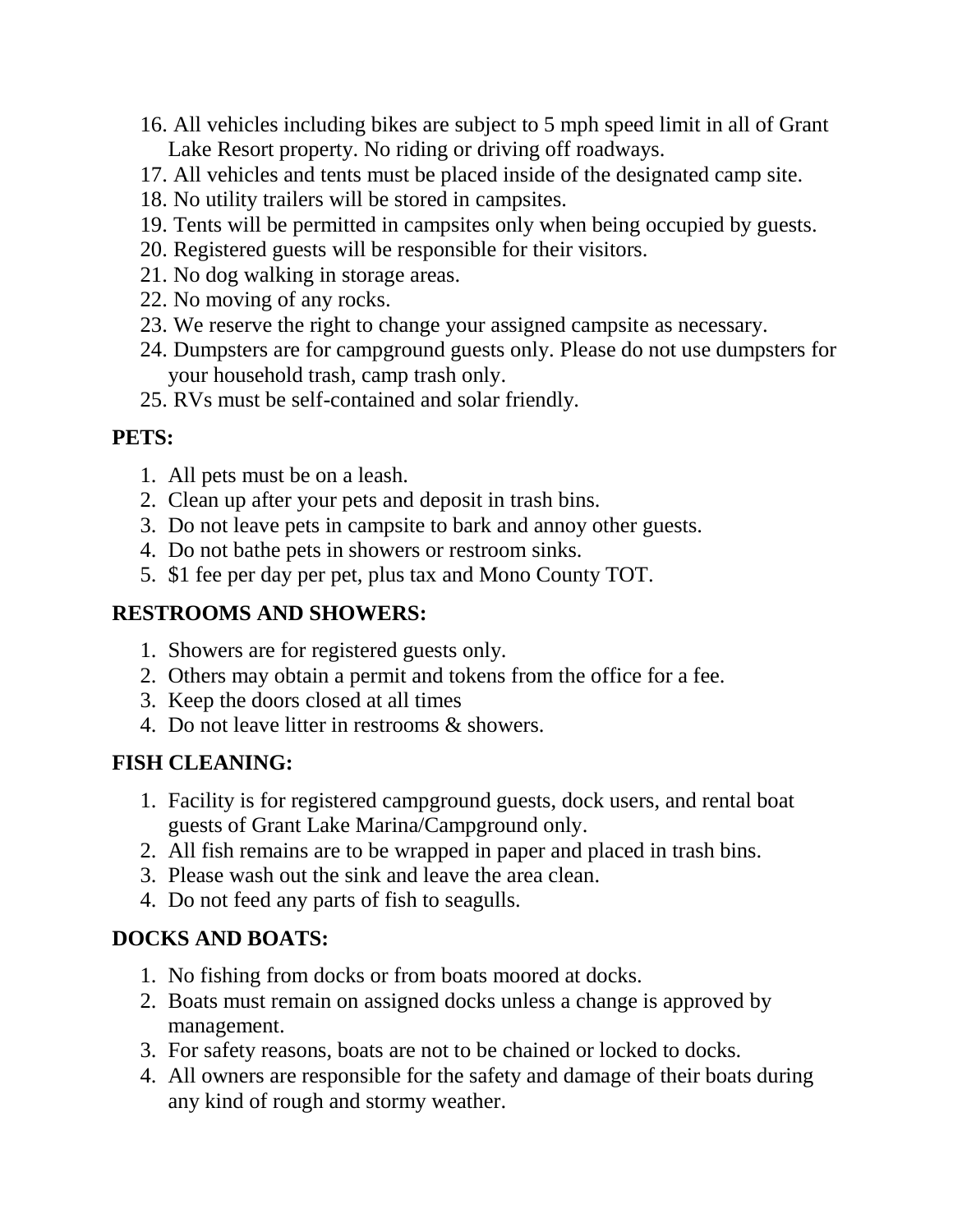- 5. All vehicles must be parked at least 40 feet from the docks and ramps so as not to block access to docks in case of emergency.
- 6. Grant Lake or its employees will not be responsible for damages or theft of boats or equipment.

#### **STORAGE:**

- 1. A current copy of registration and insurance must be provided to the office.
- 2. If you lock the tongue of your boat trailer, a key must be provided to the office so that management can move it if necessary.

# **\*\*ANY VIOLATION OF THE RULES AND REGULATIONS COULD RESULT IN GUEST BEING ASKED TO LEAVE\*\***

# **ALL GUESTS AND VISITORS MUST SIGN BELOW. DOING SO MEANS THAT YOU HAVE READ AND AGREE TO ALL RULES AND REGULATIONS OF GRANT LAKE RESORT, INCLUDING THE COVID-19 RULES AND REGULATIONS LISTED HERE:**

**[https://grantlakeresort.com/covid/](https://grantlakeresort.com/COVID/)**

# **ADDITIONALLY, SIGNING THIS DOCUMENT MEANS YOU IDEMNIFY AND HOLD HARMLESS ALL PARTIES ASSOCIATED WITH GRANT LAKE RESORT. OWNERS, EMPLOYEES, AND/OR VENDORS OF GRANT LAKE RESORT WILL NOT BE HELD LIABLE FOR ANY PERSONAL INJURIES OR PROPERTY DAMAGES WHATSOEVER, INCLUDING ACTS OF NATURE, INCLUDING BUT NOT LIMITED TO: WIND AND TREE DAMAGE FROM HIGH WINDS, RAIN, SNOW, HAIL, LIGHTNING, FIRE, EARTHQUAKES, ETC.**